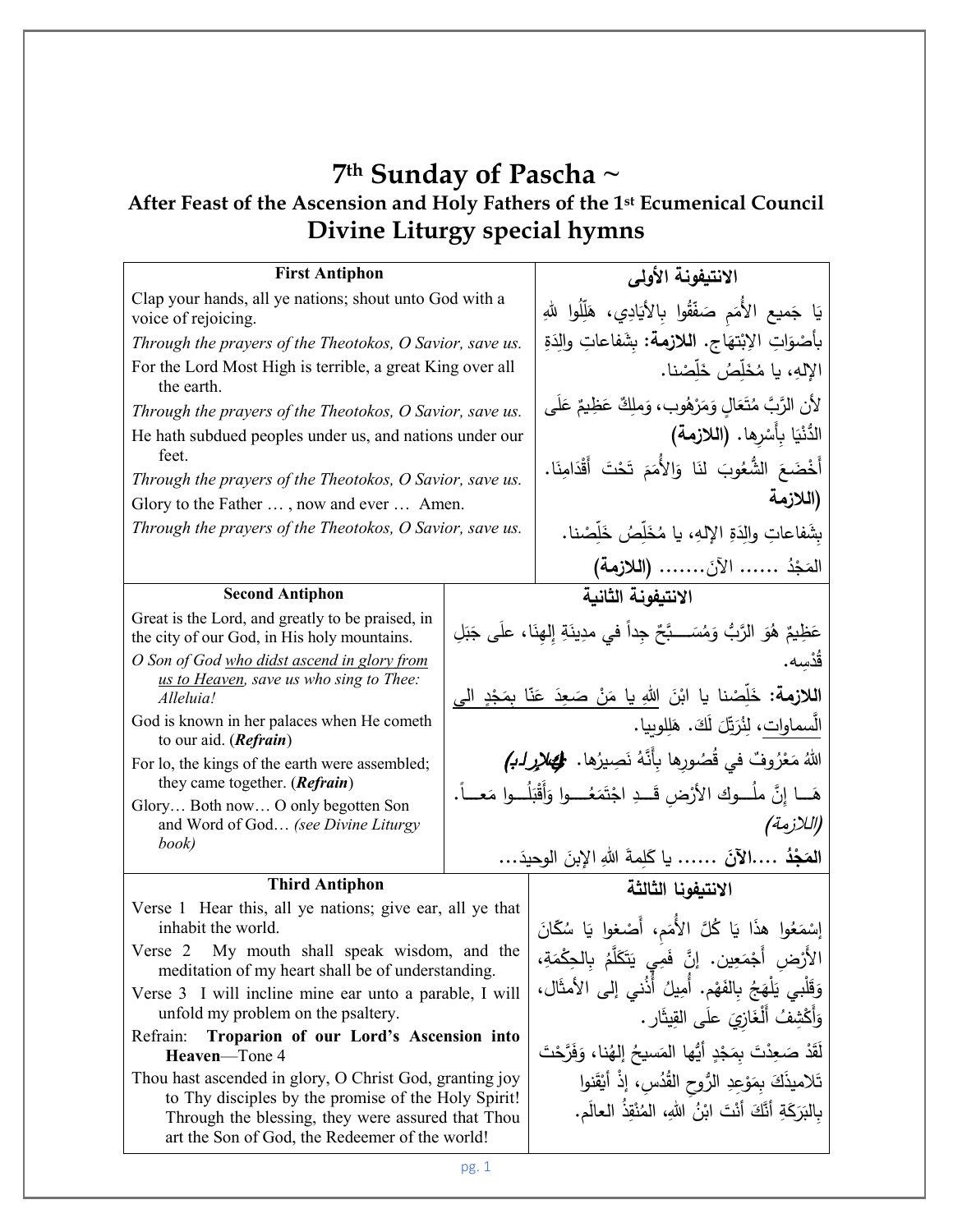# **7th Sunday of Pascha ~**

## **After Feast of the Ascension and Holy Fathers of the 1st Ecumenical Council Divine Liturgy special hymns**

|                                                                                                                             | THE EISODIKON (ENTRANCE HYMN) OF ORDINARY SUNDAYS                           |
|-----------------------------------------------------------------------------------------------------------------------------|-----------------------------------------------------------------------------|
| Come, let us worship and fall down before                                                                                   | هلُمُّوا لِنَسْجُدْ ونَرْكَعْ لِلْمَسيحِ مَلِكِنا وإِلهِنا، خَلِّصْنا يا    |
| Christ. Save us, O Son of God, Who art risen                                                                                | ابْنَ الله، يا مَنْ قامَ مِنْ بَيْنِ الأَمْوات لِنُرَبِّلَ لَك: هَلِلوبِيا. |
| from the dead; who sing to Thee. Alleluia.                                                                                  | RESURRECTIONAL APOLYTIKION IN TONE SIX                                      |
| When Mary stood at Thy grave, looking for Thy                                                                               |                                                                             |
| sacred body, angelic powers shone above Thy revered                                                                         | إِنَّ الْقُوَّاتِ الْمَلائِكِيَّةِ ظَهَروا على قَبْرِكَ الْمُوَقَّرِ ،      |
| tomb. And the soldiers who were to keep guard                                                                               | والحُرّاسَ صاروا كالأَمْواتِ، ومَرْيَمَ وَقَفَتْ عِنْدَ القَبْرِ            |
| became as dead men. Thou led Hades captive and wast                                                                         | طَالِبَةً جَسَدَكَ الطاهِرَ ، فَسَبَيْتَ الْجَحيمَ ولَمْ تُجَرَّبْ          |
| not tempted thereby. Thou didst meet the Virgin and<br>didst give life to the world, O Thou, Who art risen                  | مِنْها، وصادَفْتَ البَتولَ مانِحاً الحياة. فيا مَنْ قامَ مِنْ               |
| from the dead, O Lord, glory to Thee.                                                                                       |                                                                             |
|                                                                                                                             | بين الأمْواتِ، يا ربُّ المَجْدُ لَكَ.                                       |
|                                                                                                                             | APOLYTIKION OF THE ASCENSION IN TONE FOUR                                   |
| Thou hast ascended in glory, O Christ God, granting                                                                         | لَقَدْ صَعِدْتَ بِمَجْدٍ أَيُّها المَسيحُ إِلهُنا، وَفَرَّحْتَ              |
| joy to Thy disciples by the promise of the Holy Spirit!<br>Through the blessing, they were assured that Thou art            | تَلاميذَكَ بِمَوْعِدِ الرُّوحِ القُدُسِ، إذْ أَيْقَنوا بِالبَرَكَةِ         |
| the Son of God, the Redeemer of the world!                                                                                  | أَنَّكَ أَنْتَ ابْنُ اللهِ، المُنْقِذُ العالَم.                             |
|                                                                                                                             | APOLYTIKION OF THE HOLY FATHERS IN TONE EIGHT                               |
| Most glorified art thou, O Christ our God, who                                                                              |                                                                             |
| أَنْتَ أَيُّها الْمَسيحُ إِلٰهُنا الفائِقُ النَّسْبِيحِ، يا مَنْ أَسَّسْتَ<br>hast established our holy Fathers as luminous |                                                                             |
| stars upon the earth, and through them didst                                                                                | آباءَنا القِدِّيسينَ على الأرْض كَواكِبَ لامِعَة، وبِهِمْ هَدَيْتَنا        |
| guide us all to the true Faith. O Most Merciful                                                                             | جميعاً إلى الإيمانِ الحَقيقيِّ، يا جَزيلَ الرَّحْمَةِ، المَجْدُ لَكَ.       |
| One, glory be to thee.                                                                                                      |                                                                             |
| As deliverer of captives and                                                                                                | APOLYTIKION OF ST. GEORGE IN TONE FOUR                                      |
| defender of the poor, healer of the                                                                                         | بما أنك للمأسورين محرر ومعتق، وللفقراء والمساكين عاضد                       |
| champion of kings:<br>infirm,                                                                                               | وناصر ، وللمرضى طبيب وشاف، وعن المؤمنين مكافح ومحارب،                       |
| Victorious Great Martyr George,                                                                                             | أيها العظيم في الشهداء جاورجيوس اللابس الظفر ، تشفع إلى المسيح              |
| intercede with Christ our God, for<br>our souls' salvation.                                                                 | الإله في خلاص نفوسنا.                                                       |
|                                                                                                                             | KONTAKION OF THE ASCENSION IN TONE SIX                                      |
| When Thou did fulfill the dispensation for our sake,                                                                        | لمّا أكملت التدبير الذي من أجلنا ,ووحّدت                                    |
| and unite earth to heaven: Thou did ascend in glory,                                                                        |                                                                             |
| O Christ our God, not being parted from those who                                                                           | الأرضيات والسماويات, صعدت بمجد أيها المسيح                                  |
| love Thee, but remaining with them and crying: I                                                                            | الهنا, دون أن تبرح مكانا",بل لابثا" غير منفصل                               |
| am with you and no one will be against you!                                                                                 | وهاتفا" بمحبّيك: أنا معكم, وليس أحد عليكم.                                  |
| Blessed are You, O Lord, the God of our fathers. (Daniel                                                                    | مُبارَكٌ أنتَ يا رَبُّ إلهُ أبائِنا.                                        |
| 3:52)                                                                                                                       |                                                                             |
| فَإِنَّكَ عَذْلٌ في كُلِّ ما صَنَعْتَ بِنَا.<br><i>For You are just in all You have done.</i> (Daniel 3:27)                 |                                                                             |
| The Reading is from the Acts of the Holy Apostles<br>$(20:16-18, 28-36)$                                                    | فصلٌ مِنْ أعمالٍ الرُسُلِ القِدِّيسينَ الأطْهارِ .                          |
| In those days, Paul had decided to sail Ephesos, so that                                                                    | في تلكَ الأيَّامِ، ارْتَأَى بولُسُ أنْ يَتَجاوَزَ أَفَسُسَ                  |
| he might not have to spend time in Asia; for he was                                                                         |                                                                             |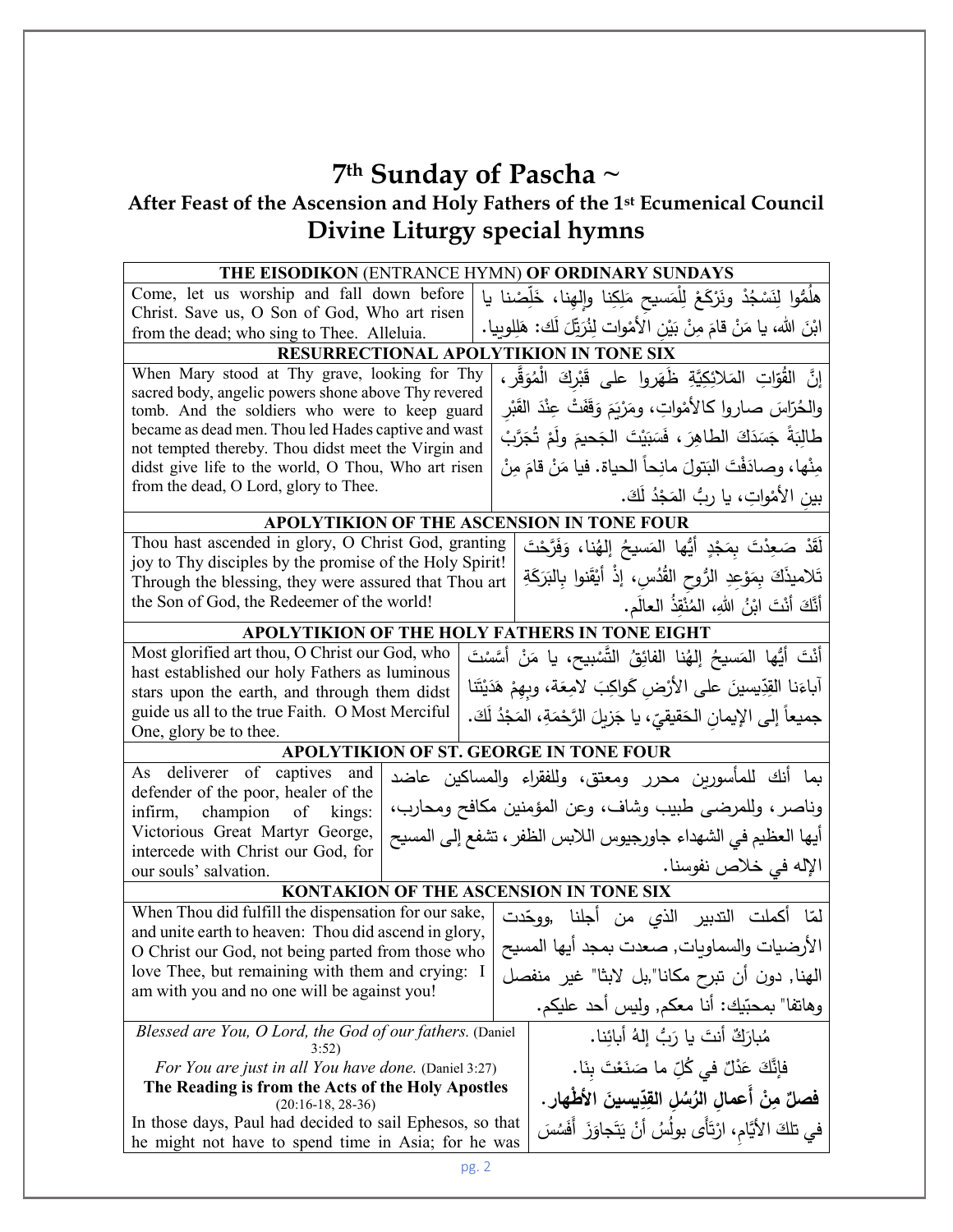## **7th Sunday of Pascha ~ After Feast of the Ascension and Holy Fathers of the 1st Ecumenical Council Divine Liturgy special hymns**

| hastening to be at Jerusalem, if possible, on the day of                                                              |  | في البَحْرِ لِئَلاً يَعْرِضَ لَهُ أَنْ يُبْطِئَ في آسِية.                     |
|-----------------------------------------------------------------------------------------------------------------------|--|-------------------------------------------------------------------------------|
| Pentecost. And from Miletos he sent to Ephesos and                                                                    |  | لأَنَّهُ كانَ يَعْجَلُ حتَّى يكونَ في أُورَشليمَ يوْمَ                        |
| called to him the elders of the church. And when they<br>came to him, he said to them, "Take heed to yourselves"      |  |                                                                               |
| and to all the flock, in which the Holy Spirit has made                                                               |  | العَنْصَرَةِ إِنْ أَمْكَنَهُ. فَمِنْ مِيلِيتُسَ بَعَثَ إِلَى                  |
| you overseers, to care for the church of God which he                                                                 |  | أَفَسُسَ، فاسْتَدْعى ڤُسوسَ الكَنيسة. فَلَمَّا                                |
| obtained with the blood of his own Son. I know that after                                                             |  | وَصَلُوا إِلَيْهِ قَالَ لَهُمْ: احْذَرُوا لأَنفُسِكُمْ ولِجَميع               |
| my departure fierce wolves will come in among you, not                                                                |  |                                                                               |
| sparing the flock; and from among your own selves will                                                                |  | الرَّعِيةِ الَّتِي أَقَامَكُمُ الروحُ القُدُسُ فيها أَساقِفَةً،               |
| arise men speaking perverse things, to draw away the<br>disciples after them. Therefore be alert, remembering         |  | لِتَرْعَوْا كنيسةَ اللهِ التي اقْتَنَاها بدَمِهِ فإنِّي أَعْلَمُ              |
| that for three years I did not cease night or day to                                                                  |  | هذا، أَنَّهُ سَيَدْخُلُ بِينَكُم بَعدَ ذَهابي ذِئابٌ                          |
| admonish every one with tears. And now I commend you                                                                  |  | خاطِفَةٌ لا تُشْفِقُ على الرَعِيَّة ومِنْكُمُ أَنْفُسِكُمْ                    |
| to God and to the word of his grace, which is able to build<br>you up and to give you the inheritance among all those |  | سَيَقومُ رجالٌ يَتَكَلَّمُونَ بِأَمُورِ مُلْتَوِيةٍ لِيَجْتَذِبُوا            |
| who are sanctified. I coveted no one's silver or gold or                                                              |  | التلاميذَ وراءَهُم لذلِكَ اسْهَرُوا، مُتَذَّكِرِينَ أُنَّبِي                  |
| apparel. You yourselves know that these hands<br>ministered to my necessities, and to those who were with             |  | مُدَّةَ ثَلاثٍ سِنينَ لَمْ أَكْفُفْ لَيْلاً ونَهاراً أنْ أَنْصَحَ             |
| me. In all things I have shown you that by so toiling one                                                             |  | كُلَّ واحِدٍ بدمُوُعٍ والآنَ أَسْتَوْدِعُكُمْ، يا إِخْوَتِي،                  |
| must help the weak, remembering the words of the Lord<br>Jesus, how he said, "It is more blessed to give than to      |  | اللهَ وكَلِمَةَ نِعْمَتِهِ القادِرَةَ أَنْ تَبْنيَكُمْ وتَمْنَحَكُمْ          |
| <i>receive.</i> "" And when he had spoken thus, he knelt down                                                         |  |                                                                               |
| and prayed with them all.                                                                                             |  | ميراثاً مَعَ جميع القديسين. إنِّي لَمْ أَشْتَهِ فِضَّةَ                       |
| Priest: Peace be to you reader.                                                                                       |  | أُو ذَهَبَ أُو لِباسَ أَحَدٍ. وأَنتُمْ تَعْلَمونَ أَنَّ                       |
| <b>Reader:</b> And to your spirit.                                                                                    |  | حاجاتِي وحاجاتِ الذينَ معِي خَدَمَتْها هاتان                                  |
| (Refrain) Alleluia, Alleluia, Alleluia.                                                                               |  | الْيَدانِ. في كُلِّ شيءٍ بَيَّنْتُ لَكُمْ أَنَّهُ هَكَذا                      |
| verse: The God of gods, the Lord, has spoken and has                                                                  |  | يَنْبَغي أَنْ نَتْعَبَ لِنُساعِدَ الضُعفاءَ، وأَنْ نتذَكَّرَ                  |
| called the earth. (Psalm 49:1)                                                                                        |  | كلامَ الرَّبِّ يسوعَ. فإنَّهُ قالَ: إنَّ العَطاءَ هُوَ                        |
| (Refrain) Alleluia, Alleluia, Alleluia.                                                                               |  | مَغْبوطٌ أكثَّرَ مِنَ الأُخْذِ. ولَمّا قالَ هذا، جَثَا                        |
| verse: Gather His saints together to Him. (Psalm 49:5)                                                                |  |                                                                               |
| (Refrain) Alleluia, Alleluia, Alleluia.                                                                               |  | على رُكْبَتَيْهِ مَعَ جَميعِهِمْ وصَلَّى.                                     |
| The Reading of the Holy Gospel<br>according to John (17:1-13)                                                         |  | فَصْلٌ شَرِيفٌ مِنْ بِشارَةِ القِدّيسِ يوحَنّا الإِنْجِيلى                    |
| At that time, Jesus lifted up His eyes to heaven                                                                      |  | النَشير والتلميذِ الطاهِرِ (1:17–13)                                          |
| and said, "Father, the hour has come; glorify                                                                         |  | في ذلكَ الزمان، رَفَعَ يسوعُ عينَيهِ إلى السَّماءِ وقالَ: يا                  |
| Thy Son that the Son may glorify Thee, since                                                                          |  |                                                                               |
| Thou hast given Him power over all flesh, to give                                                                     |  | أَبَتِ قَدْ أَتَتِ الساعَة، مَجّدِ ابنَكَ لِيُمَجّدَكَ ابنُكَ أيضاً *         |
| eternal life to all whom Thou hast given Him.                                                                         |  | كما أَعْطَيْتَهُ سُلْطاناً على كُلِّ بَشَرِ ليُعْطِيَ كُلَّ مَنْ              |
| And this is eternal life, that they know Thee the                                                                     |  | أَعْطَيْتَهُ لَهُ حَياةً أَبَدِيَّةً* وهَذِهِ هِي الحياةُ الأَبَدِيَّةُ، أَنْ |
| only true God, and Jesus Christ Whom Thou hast<br>I glorified Thee on earth, having<br>sent.                          |  |                                                                               |
| accomplished the work which Thou gavest Me to                                                                         |  | يعرفُوكَ أنتَ الإِلهَ الحَقيقيِّ وحدَكَ، والذي أرْسَلْتَهُ يسوعَ              |
| do; and now, Father, glorify Thou Me in Thy own                                                                       |  | المسيحَ* أنا قَدْ مَجَّدْتُكَ على الأرض. قَدْ أَتْمَمْتُ العَمَلَ             |